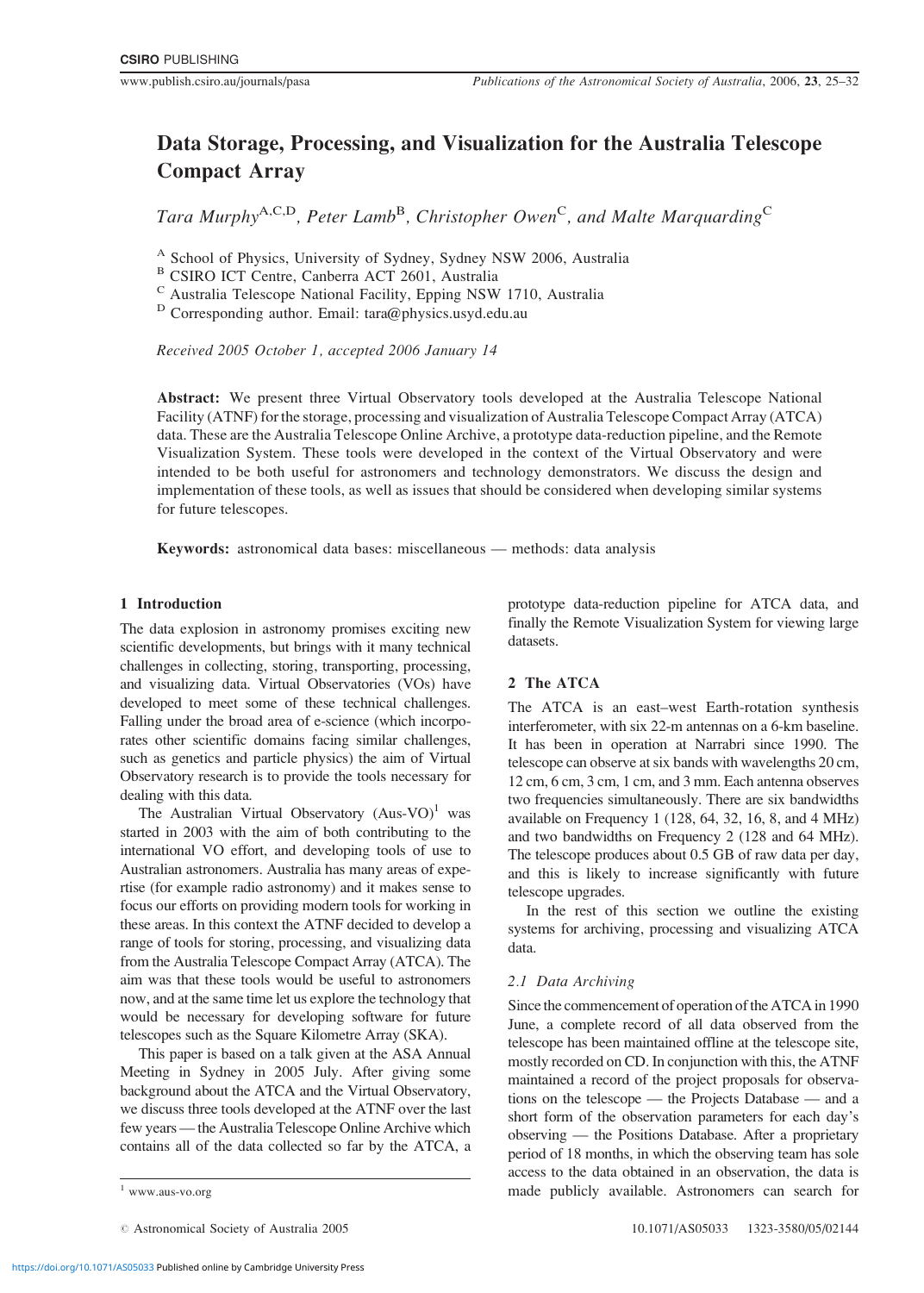observations on the ATNF webpage, submit the details of the observation data required through e-mail, and have a CD containing the data prepared for them at nominal cost.

# 2.2 Data Processing

ATCA data processing (reduction) is generally performed with one of the standard radio data reduction packages, most commonly MIRIAD (Sault et al. 1995) but also  $AIPS<sup>2</sup>$  and  $APS++$ <sup>3</sup>. After loading, editing, and calibrating the data, the resulting product is an intensity map referred to as the dirty image. At this stage a deconvolution algorithm, usually a variant of CLEAN (Högbom 1974), is required to produce the final image.

At each stage in the process there are a range of parameters that can be set to control the type of processing performed. Both general parameters (such as calibration strategy, CLEAN method, and type of data editing), as well as fine-grained parameters (such as calibration solution interval, number of CLEAN iterations, and median filter size) need to be modified to obtain the best results. Hence data processing is typically a highly interactive process.

There is an existing system operating at the telescope CAONIS designed for on-the-fly imaging of ATCA data. However the design of this system makes it difficult to port to current Linux systems.

#### 2.3 Data Visualization

The final images from the ATCA are usually visualized using tools such as MIRIAD or KVIS (Gooch 1996). These are well established tools that cover many of the visualization requirements of ATCA observers. As mentioned in the previous section, the CAONIS system, which runs at Narrabri, also allows basic visualization of images.

#### 3 The Virtual Observatory

The umbrella organization for Virtual Observatory work is the International Virtual Observatory Alliance (IVOA). The IVOA was formed in 2002 June with a mission to

'... facilitate the international coordination and collaboration necessary for the development and deployment of the tools, systems, and organizational structures necessary to enable the international utilization of astronomical archives as an integrated and interoperating virtual observatory.'

The IVOA is a collaboration between over 15 member countries including Australia. The focus so far has been developing the standards required for interoperability between software developed and data produced in all areas of astronomy. Another significant aim is to develop the infrastructure required (networks and organizations) for the large scale storage and distribution of astronomical data.

The IVOA working groups address a range of issues such as grid and web services, data modelling, and standards for the data access. There are also four interest groups

- Applications IG
- Astronomy Grid IG
- Data Curation IG
- $\bullet$ Theory IG

that focus on the requirements of particular application domains.

The aim of the Australian Virtual Observatory (Aus-VO) is to provide distributed, uniform interfaces to the data archives of Australia's major observatories and the archives of simulation data. Aus-VO is a collaboration between many Australian institutions, including the Universities of Melbourne, Sydney, New South Wales, and Queensland, Monash University, Swinburne University of Technology, the Australian National University, Mount Stromlo Observatory, the Victorian Partnership for Advanced Computing, the ATNF, and the Anglo-Australian Observatory.

There are a range of VO projects underway in Australia, including the development of data archives and software for HIPASS (Meyer et al. 2004), RAVE (Siebert 2004), 2QZ (Croom et al. 2004), and SUMSS (Bock et al. 1999). The initial focus of most of these projects has been to make data from Australian projects widely available within the international community, in a VO-compliant format. In addi-tion there are several projects investigating novel methods for astronomical data mining and data analysis, for example Rohde et al. (2005) applied machine learning techniques to catalogue crossmatching. The University of Melbourne group has also been setting up infrastructure such as a registry for Australian web services and data archives.

# 4 The Australia Telescope Online Archive

In 2003 June, a joint project between the ATNF and the CSIRO ICT Centre was commenced to make the ATNF archive data available online as the Australia Telescope Online Archive (ATOA). This was planned as a new data resource for astronomers, as well as the foundation for the development of online data processing systems to make the raw data more accessible to non-expert users (see Section 5). The construction of the ATOA required the copying of the offline archive (at the time, about 2700 CDs totalling approximately 1.7 TB) from the telescope site to Canberra where the online archive was to be developed, creating a meta-database describing the data, and making a web frontend to search and download the data.

| <b>Table 1.</b> ATOA statistics |  |
|---------------------------------|--|
|---------------------------------|--|

| Projects         | 2261                          |
|------------------|-------------------------------|
| Files            | 57147                         |
| Sources          | 128111                        |
| Metadata size    | $\sim$ 4 GB                   |
| RPFITS data size | $\sim$ 2 TB                   |
| Growth rate      | $\sim$ 0.5 GB d <sup>-1</sup> |
|                  |                               |

 $2$  Astronomical Image Processing System: www.cv.nrao.edu/aips

<sup>3</sup> Astronomical Image Processing System: aips2.nrao.edu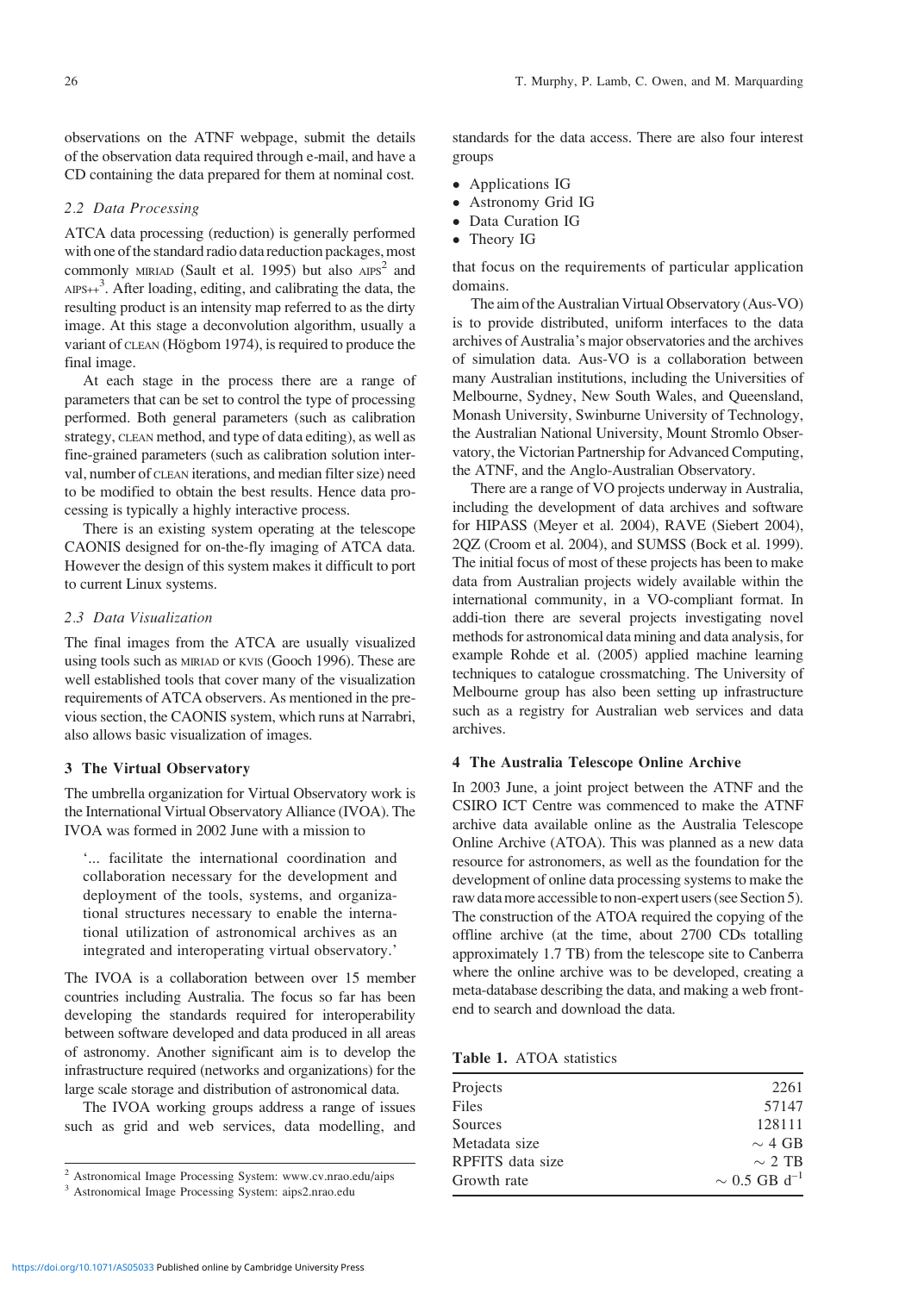The database consists of two parts. The first is the raw data from the telescope (RPFITS files) which is stored as normal files on the host system. In addition there is a relational database which stores all the metadata (discussed in Section 4.1). The 'vital statistics' of the ATOA are shown in Table 1. The current rate of growth of the archive is circa 0.5 GB per day. However this is likely to increase significantly in the future as new instruments come online. To maintain an growing archive, rather than a static one, it is necessary to ensure the RPFITS files are stored in a readily accessible way (currently on a RAID system) that is easily distributed over a number of drives. Also, that the database itself is easy to update in a robust manner. The ATOA was made publicly available in 2004 December<sup>4</sup>.

## 4.1 Metadata

Metadata is simply data which describes other data, for example the project code or the name of the primary calibrator. The meta-database for the ATOA consists of three main parts; the contents of the original ATNF online Projects Database, metadata describing the observation that is extracted directly from the raw data files produced by the telescope's software, and metadata inferred from all of the available data sources to assist in the automation of reducing the telescope's raw data to images. The types of metadata used in the ATOA are summarized in Table 2.

Most of the metadata available in the ATNF Positions Database is also available from the metadata in the raw data files and is finer-grained, since the Positions data is a daily summary whereas the file metadata is available for each telescope pointing. The inferred metadata in the ATOA is 'value added' information that is automatically determined from the existing metadata, for example the calibration role of each source (primary calibrator, secondary calibrator, target, etc). This is discussed further in Section 5.2.

| Metadata source                 | Examples                                                                 |
|---------------------------------|--------------------------------------------------------------------------|
| Projects Database               | proposal<br>observer name<br>country                                     |
| Positions Database <sup>A</sup> | institution<br>source names and positions<br>observing band<br>receivers |
| RPFITS files                    | scans and polarizations<br>array configuration                           |
| <b>Inferred</b>                 | calibrator names and roles<br>calibrator-target matches                  |

Table 2. Metadata in the ATOA

<sup>A</sup> The Positions Database is included in our data model, and some of the metadata is used to reconstruct the observation metadata. However, it is not actually loaded into the ATOA.

# 4.2 A Data Model for the ATCA

A data model is a comprehensive scheme describing how data is to be represented, for manipulation by humans or computer programs. Data models are critical for planning how data will be organized within a database as they describe all the relationships between the different entities.

A section of our data model for the ATCA is shown in Figure 1. We now briefly explain the UML (Unified Modelling Language) notation used in the data model. Each box contains an entity (e.g. Scan) that has been identified in the metadata. Each entity has attributes (e.g. restFreq), each of which are of a specified data type (e.g. float). Associated entities are connected to each other with lines, which also specify the cardinality of the relationship. For example



should be read as 'A scan has 0 or more spectral windows. A spectral windows has 1 or more scans.'

The development of a data model that covers the whole of astronomy is an ongoing project within the international VO community. We have contributed this data model to the IVOA Data Model WG as an example of a data model for radio astronomy. For more information on this topic, see the IVOA Data Modelling website<sup>5</sup>.

The ATOA archive database structure is created directly from the definitions in the ATOA data model. Parts of the data model contain information for specific database implementations so that all of the implementation-specific parts of the database creation are handled in this process. The data model in Figure 1 corresponds to the part of the data model that describes the metadata contained directly in the archive RPFITS files. The data model for the inferred data is available from the ATOA web pages $<sup>6</sup>$ .</sup>

## 4.3 Implementation

The ATOA web interface was implemented as a Java (ver.  $1.4.2$ )<sup>7</sup> application and is hosted using the Apache TOMCAT (ver.  $5.0.28$ )<sup>8</sup> web container. Relational database services are provided by an ORACLE 9I instance running on the same machine. A web-based interface was chosen so as to maximize interoperability and provide easy access to users. For example, RPFITS files may simply be downloaded by constructing a suitable URL for the ATOA file server. This allows files on the server to be downloaded by a Web browser, by command-line programs that allow users to fetch the data referred to by a URL, or by application programs using libraries that allow a URL to be opened in a similar way to a file on a local file system.

The user interface centres around two main web pages: the query page which allows users to specify criteria for

<sup>4</sup> atoa.atnf.csiro.au

<sup>5</sup> www.ivoa.net/twiki/bin/view/IVOA/IvoaDataModel

 $^6$ www.atnf.csiro.au/computing/web/atoa/implementation.html

<sup>7</sup> java.sun.com

<sup>8</sup> tomcat.apache.org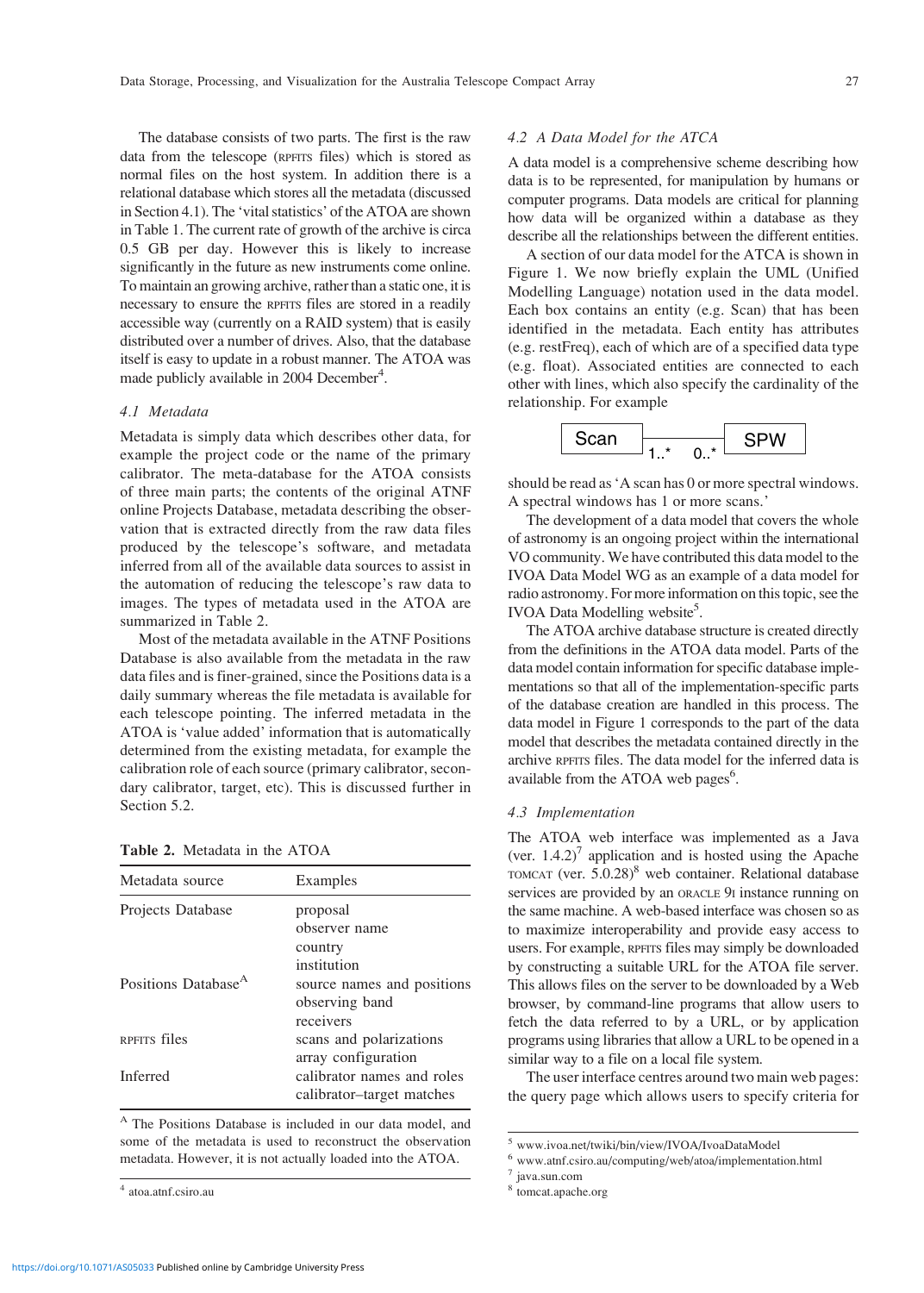



<placeholder>

Project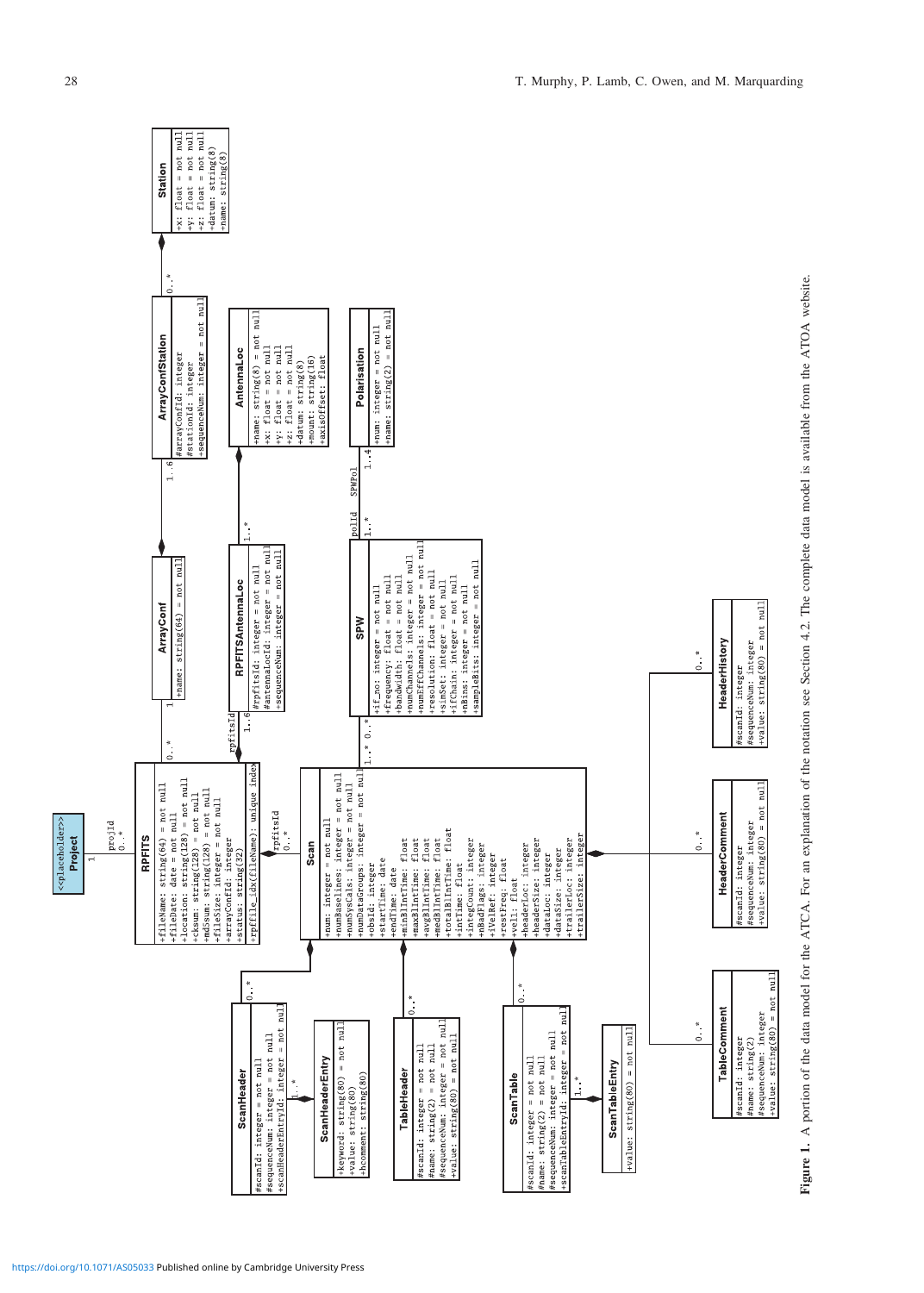selecting RPFITS files from the archive, and a results page which provides the means for users to inspect the metadata of matching files and download particular files if desired. The results page initially presents the user with a broad, global view of the query results in tabular form listing details such as file name, file size, principal investigator, and array configuration. The user may also interactively 'drill-down' for a more detailed view of any file in the list. RPFITS files can be downloaded individually or in batches.

As mentioned in Section 2.1 ATCA data has a proprietary period of 18 months, in which it is only accessible to members of the project team. Authorized access is supported for data within the proprietary access period. If a user wishes to access proprietary data they must first go through a manually verified authentication process after which a password is issued to the Principal Investigator for that project. In the future we plan to replace this authentication and authorization method with a streamlined system that links the new ATNF proposal system, opal, and its authentication database to the ATOA. Users will then be given access to proprietary data by using their OPAL credentials based on the projects they are associated with in the OPAL system.

The ATOA web server and database are hosted on a Dell PowerEdge 750 running Debian Linux 3.0. The host has a 2.8GHz Pentium 4 processor, 2GB of RAM and is attached to a 3 TB Apple Xserve RAID for archive storage.

#### 5 A Data Processing Pipeline Framework

The data products in radio astronomy are often less accessible to the non-expert than those in other domains such as optical astronomy. It requires a reasonably high level of domain expertise to process the raw data and produce an image. Obviously for carrying out detailed scientific analysis it would be necessary to develop this expertise or collaborate with a radio astronomer. However in an era of multiwavelength astronomy, astronomers expect to download and compare data from a variety of telescopes taken at a variety of wavelengths.

With this in mind we have developed an automatic pipeline for people who want to quickly inspect the data in the ATOA, to see if it was suitable for further processing. One of the aims of this project was to test the viability of 'driving' the pipeline using the metadata discussed in Section 4.1. In other words the pipeline should make decisions about what kind of processing to do — both on a general (e.g. continuum/spectral line) and specific level (e.g. number of CLEAN iterations).

In this section we discuss the development of extra metadata required to driving the pipeline, in particular the calibration process. We then outline our prototype pipeline which can process single-pointing continuum data from the ATOA and is available for testing $10$ .

## 5.1 Metadata for Automatic Processing

The metadata in the Project and Position Databases, while providing information about which astronomical sources have been recorded in an observing session, does not (in general) provide any information about the role that the observer intended the source to play in the observation (e.g. primary calibrator, target source). This would be relatively easy to record in a new system, but as we are dealing with existing data we had to infer the roles of sources.

Another problem for automatic processing is the grouping of data into valid 'observations'. An expert would typically choose an appropriate subset of files from the archive to image. However, a non-radio astronomer may choose an subset that contains files that should be imaged separately, or files that contain data that should be ignored entirely. Although it is impossible to deal with all cases, our aim was to have the pipeline group together the selected data in such a way that an image could be made in at least 80% of cases. A wide range of observation types can be recognized and characterized using the meta-database but are not yet processed by the prototype pipeline (e.g. millimetre and spectral line observations).

In the following section we discuss how we assign the source roles within an observation, and the algorithm we used to match target sources with the appropriate calibrators.

# 5.2 Determining Source Roles

Matching target sources with their calibrators would be a straightforward task for an astronomer but is a challenge for an automatic system. In a typical (simple) observing session the primary calibrator is recorded for a short period at the start or end of the observing session and alternating pointings are made to the secondary (source of interest, target). However there is a great variety of different ways that the observer can choose to structure their observations. If an observation contains more than one target the targets may share, or have distinct, secondary calibrators depending on their separation in the sky. There may be several secondary calibrators for each target, and the same source may be used for primary and secondary calibration. In addition, some observers use secondary calibrators that are not in the list of recommended calibrators, and that list has itself changed over time.

In order to classify the sources in an observing session the following metadata is used:

- The locations and names of sources extracted from the raw telescope data
- $\bullet$ The times and durations of the source pointings
- $\bullet$  The names and locations of the four primary calibrators commonly used at the ATCA
- A recent ATCA catalogue of recommended secondary calibrators
- Names of sources extracted from project titles
- A pre-assembled list of possible calibrator sources

Once the source roles have been determined, the proximity in the sky and the proximity in observation

<sup>9</sup> opal.atnf.csiro.au/

<sup>10</sup> atoa.atnf.csiro.au/test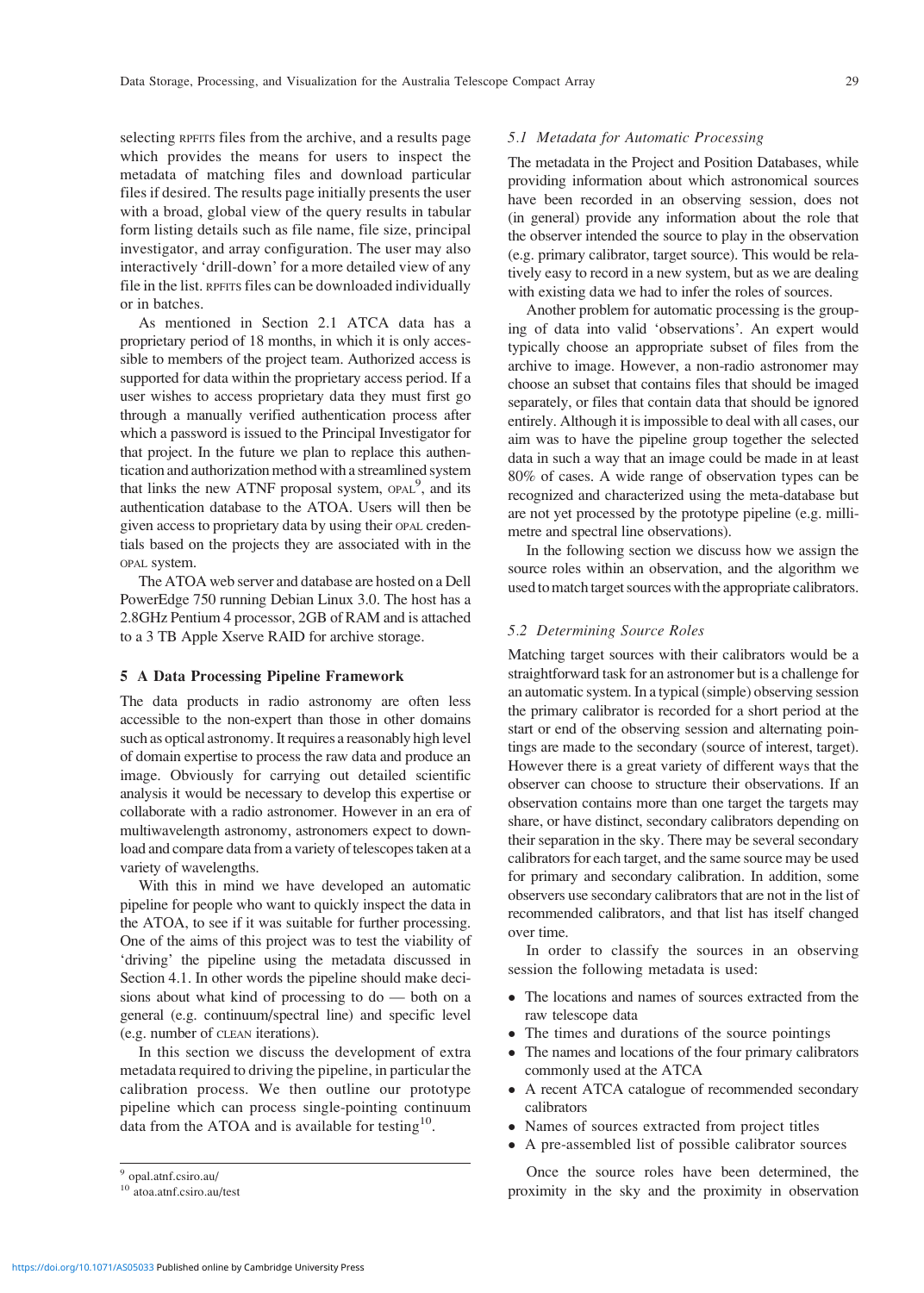time of the targets and their secondary calibrators are used to match targets with their respective calibrator(s). For each target pointing, a weight is calculated for each secondary calibration pointing made within two hours of observation of the target pointing:

$$
w_{t,s} = \sum_{P} \sum_{S} \exp[-(3a/a_{\text{max}})^{2}/2] \exp[-(3\Delta t/\Delta t_{\text{max}})^{2}/2]
$$
  

$$
\Delta t_{t,s} < \Delta t_{\text{max}}
$$

where  $S$  is the set of candidate secondary calibrators,  $a$  is the angular separation between the target and the secondary calibrator,  $a_{\text{max}}$  is the maximum desirable separation between the target and the secondary calibrator (and is a function of the observing frequency band),  $\Delta t$  is the separation of the time midpoints of the target and calibrator pointings, and  $\Delta t_{\text{max}}$  is the maximum desirable time separation (two hours). The summation is over all pointings at a target  $(\Sigma_P)$  and all secondary calibrators within two hours of a target pointing  $(\Sigma_s)$ . The  $w_{t,s}$  weights are used to select suitable secondary calibrators for the respective targets from the calibrators whose  $w_{ts}$  weights dominate for a particular target.

This procedure constructs the metadata required for continuum imaging at centimetre wavelengths. The algorithm works well in general but there are some problematic cases, for example where the target is a source from the secondary calibrator catalogue.

#### 5.3 Implementation

The underlying processing of the ATCA data is carried out using the Glish scripting language in AIPS++. The ATOA imaging Web Services interface was constructed using the Apache AXIS tools (ver.  $1.1$ )<sup>11</sup>, and interfaces to the processing scripts through a Perl (ver.  $5.4.8$ )<sup>12</sup> script that deals with the control of the execution of the Glish scripts.

The pipeline client is written using Python (ver.  $2.3$ )<sup>13</sup>, and the SOAPPY web services tools (ver.  $0.11.3$ )<sup>14</sup>. There were some minor, but difficult to find, problems in interoperation between the SOAPPY tools and Apache AXIS; the data structures used in the web services calls are possibly more complicated than had been previously used between the two web services implementations. Documentation in both was not as informative or complete as it might have been.

The pipeline web services can be configured to run directly on the server host, or be directed to run on other machines through a batch queuing system, since some stages in the PIPELINE can run for several CPU minutes. We used the OPENPBS batch queuing system (ver.  $2.3$ )<sup>15</sup> for queue management but unfortunately it has no mechanism for reporting job completion to another program. After processing for a web service completes, the batch job doing the processing sends a completion message to the program invoked by the web service that controls the execution of the processing for the service. However, at this point, the batch processing system has not yet transferred the job's output data back to the pipeline server. The control program then polls the PBS batch queue at five-second intervals to ensure that the batch job has completed.

The raw data from the ATOA, all the intermediate files from the data processing, the log files, and the resulting images are stored temporarily on the pipeline server. The first web service call made by a pipeline client reserves a private location for storage and requests a lifetime for the storage. The pipeline server has a configurable maximum lifetime, and the stored data will be deleted after this time expires. Only clients who have the name of the storage area (a randomly generated string) can access it. There is no quota on the storage use of any individual temporary storage area. However, a quota may be imposed on the total amount of storage available to all active storage areas.

The ATOA and pipeline web services return a URL for the generated images to the end-user's system. This allows the URL to be passed on to the Remote Visualization System (see Section 6) image viewing system so that the image can be viewed online while it is still resident on the pipeline server. Figure 2 show the overall system architecture, in particular how the ATOA, pipeline, and RVS interact.

## 6 The Remote Visualization System

The Remote Visualization System (RVS) was designed to enable visualization of and interaction with large astronomical images in the context of the VO. As opposed to other VO image displays, such as CDS Aladin (Fernique et al. 2004), RVS does not require the user to download the data to the client machine. Furthermore it



Figure 2. System architecture. This schematic shows the relationship between the three tools we have developed.

 $\frac{11}{12}$  ws.apache.org/axis

 $13 \text{ python.org}$ <br> $14 \text{ pywebsvcs}.\text{sourceforge.net}$ 

<sup>&</sup>lt;sup>15</sup> www.openpbs.org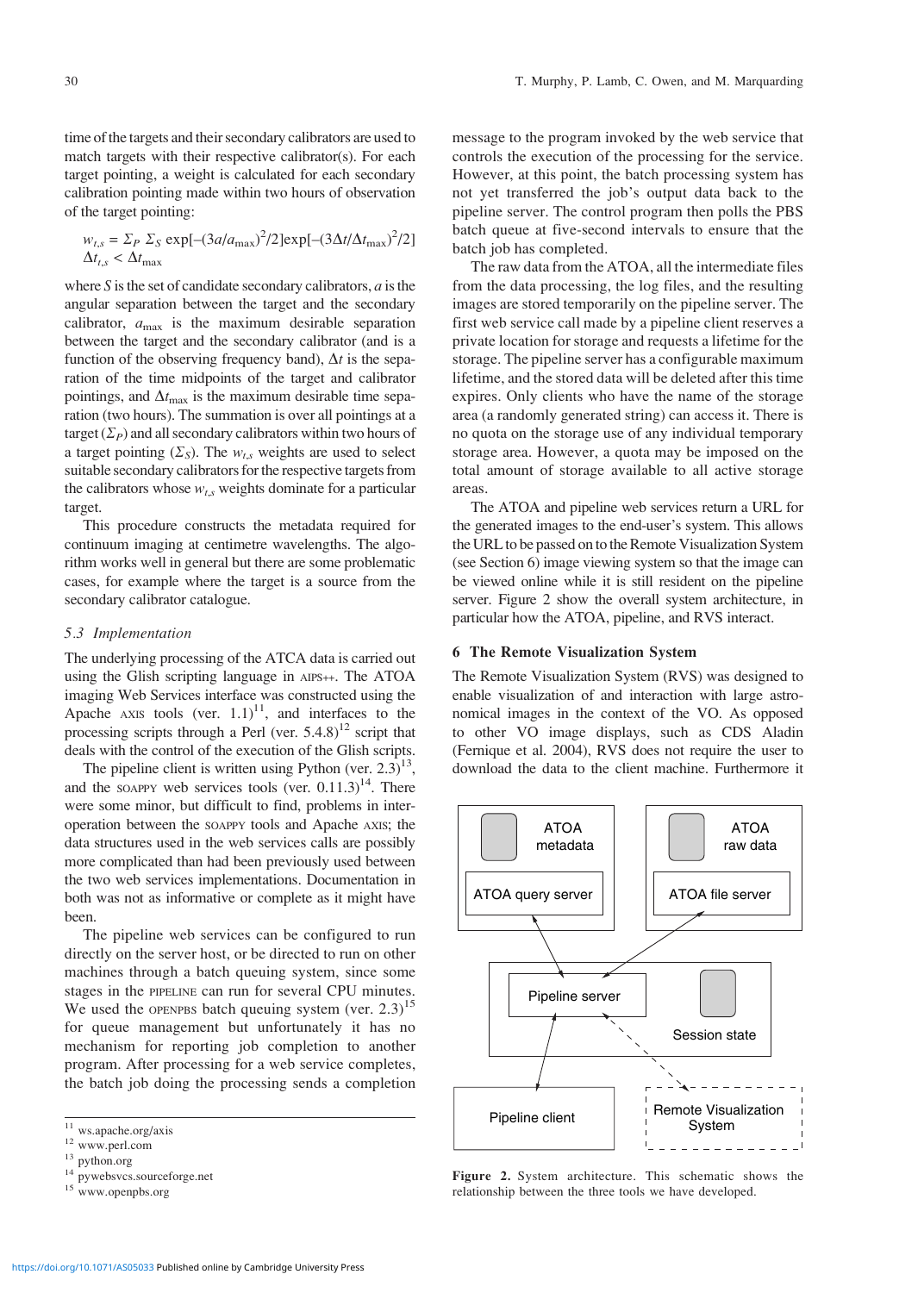

Figure 3. RVS system architecture.

provides rendering of image cubes, such as spectral-line cubes created from ATCA data. The RVS server accepts FITS images — which can be compressed — through local URLs and remote HTTP or FTP access. The data should be co-located with or at least be available to the server on high bandwidth connection, while it places no such requirements on the client. Only minimal data transfer to the client is necessary and this is independent of the size of the source data set. The server-side architecture is distributed to enable workload sharing and extensibility. RVS makes use of several software components: CORBA to make it distributed, AIPS++ as the image rendering component, and Java for the web services and client. The architecture of the RVS system is shown in Figure 3.

RVS is exposed through a web service interface using the standard Web Service Description Language (WSDL ver.  $1.1$ )<sup>16</sup>. This can easily be integrated into custom applications. Several client applications make use of the web service interface: the RVSVIEWER — a traditional image viewer and thumbnail service — providing preview images and a session viewer. The session viewer connects to an existing RVSVIEWER by means of a key. Multiple instances can be run at the same time, making it a possible to use it as a conferencing tool where people can observe and interact with the data. The ATOA pipeline re-uses the existing RVSVIEWER client by passing it the file location of the output image.

RVS is not specific to the ATOA or prototype pipeline and there are plans to use it for all ATCA archives. It has been successfully tested on images and data cubes from various surveys and has good performance on large datasets. For example a 1.5 Gb data cube from the Galactic All-Sky

Survey (GASS; McClure-Griffiths et al. 2005) takes about one minute to load. Compare this with downloading the full cube from say the USA to Australia which could take about one to two hours. For more information and direct access to RVS, see our website $^{17}$ .

# 7 Discussion

The ATOA has been public since 2004 December. We hope that it will encourage the reuse of ATCA data for projects other than those it was originally intended for. The framework used for the ATOA could easily be extended to include data from other telescopes and can be updated as additional metadata is required.

The most significant improvement of the ATOA over existing online archives (such as  $NRAO<sup>18</sup>$  and  $MAST<sup>19</sup>$ ) is the data delivery mechanism. Most existing archives do not support on demand delivery of data over the web, instead requiring the user to submit a form requesting files that then have to be transferred to a publicly accessible FTP site or to other media (such as CDs) for physical delivery. In the ATOA, the batch downloading of multiple files is handled by a streaming TAR or ZIP archiving algorithm that performs dynamic archiving as files are streamed over the web, requiring no additional disk space on the server for these operations.

In developing the ATCA data model and considering the type of metadata required for automatic processing we identified several new metadata types that would be useful to store in the RPFITS files. As a result the following

<sup>16</sup> www.w3.org/TR/wsdl

<sup>&</sup>lt;sup>17</sup> atnf.csiro.au/vo/rvs/<br><sup>18</sup> archive.nrao.edu/archive/e2earchive.jsp

<sup>19</sup> archive.stsci.edu/